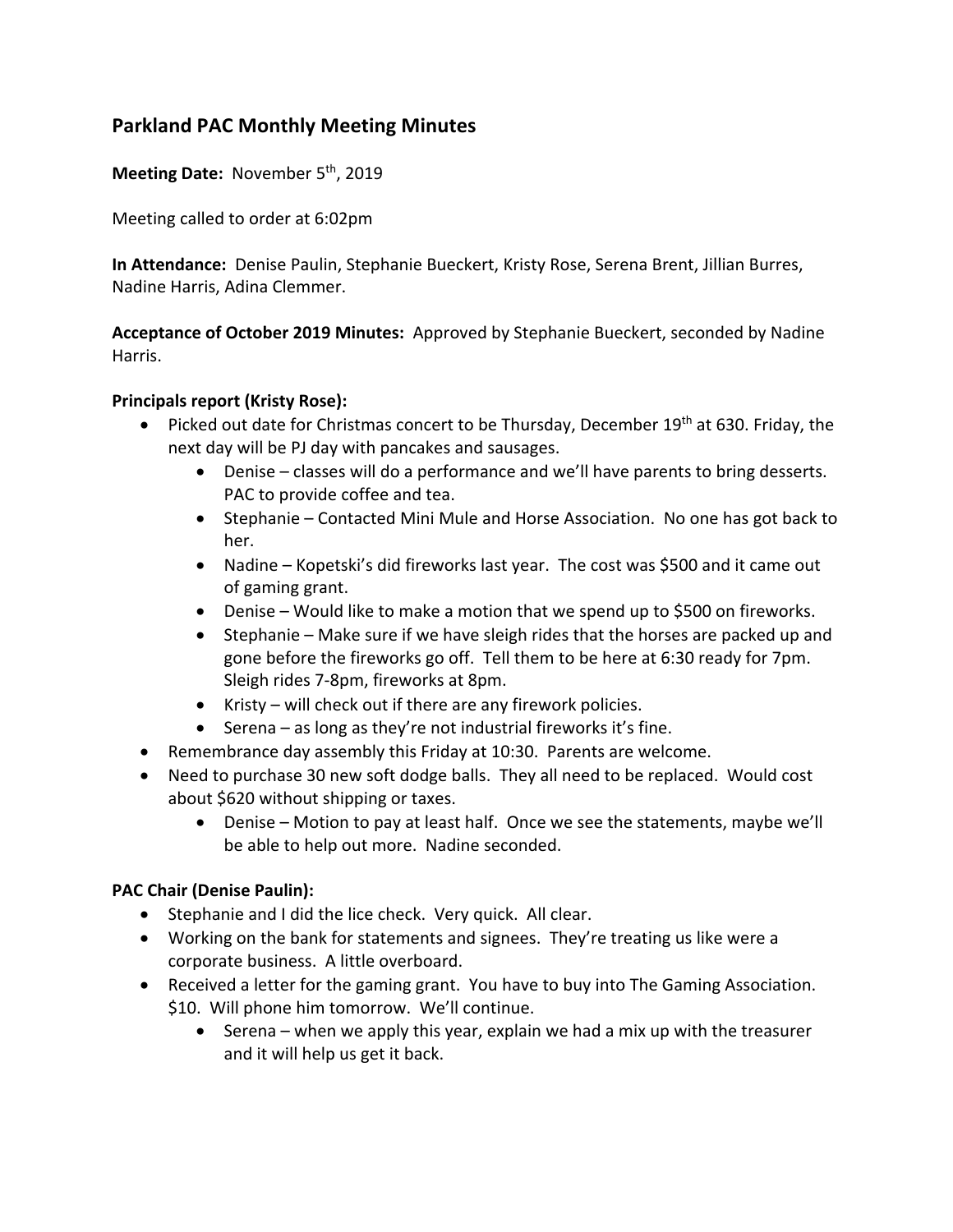## **Treasurer (Nadine Harris):**

- As of July 2018 Business chequing \$361
- High interest savings \$2353.36
- Non profit chequing \$433.37
- We have four cheques that need to be deposited. We have two outstanding cheques not deposited yet for Kristy Lazinchuk and Murray Boyd.
- Still need to send out last year's bursary cheque.

### **DPAC (Serena Brent):**

- Other school news have "teacher's wishlist."
- PAC Elections are coming. They're not going to be serving us lunches.
- Anything as PAC that we want to alter the school with has to be approved by the school board. i.e. score board
- Usually District PAC pays for our license \$75 each year. We've agreed that each PAC will pay their own. Because we didn't get our gaming grant this year, they will pay for ours this year. It might go up in price next year.

# **Aboriginal Rep (Serena Brent):**

- Didn't make last month's meeting because of our PAC meeting scheduled for the same night.
	- Denise Anyone can go if they want.
- Have a coach mentor meeting November  $12^{th}$ .

### **Old Business:**

- Networks was very thankful for the donation. Everything counts. Every month we should donate food other than take dollar admissions.
- Splash Mountain donated all concession items for movie night. PAC made \$80 and there are still lots of items to sell.
- November 21<sup>st</sup> is games night from 630-830pm. It will coincide with the book fair. Only board games. There will be a concession just like the movie night. Food donation for entry.
- Purdy's Fundraiser:
	- Nadine goal was \$2000. Just about at the mark. We have more orders to go in. The total is \$1931 so far with profit of over \$400. Closes November  $25^{Th}$ .
- Spoke with Ms. Mclellan to have a Spring Bulb Fundraiser. She's getting things together and will tell us what she has. She said she would donate and just charge for shipping costs.
- Splash Mountain donated a pump and 3 volleyballs to the school!
- Bank signing authority would like to have all executives as signees.
- Munchalunch
	- Stephanie When next set closes I will post volunteer sign up sheet on the PAC site. Closing date is November  $20<sup>th</sup>$ . Three people have said they would be able to pick up our biweekly Tuesday meals.